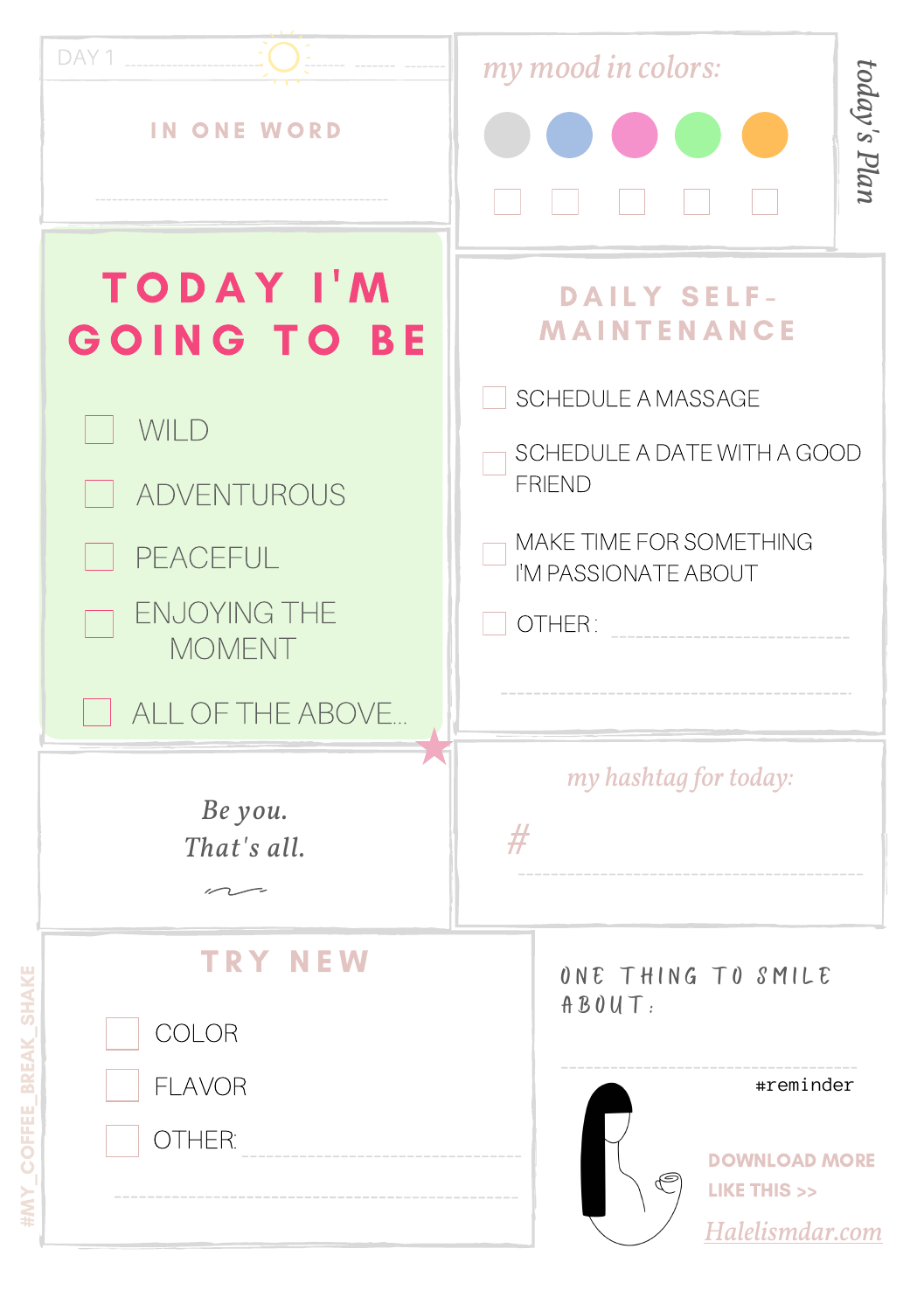## *[Halelismdar.com](https://halelismadar.com/pasion-fun-freedom-the-challenge-that-will-change-your-life)* DOWNLOAD MORE LIKE THIS >>

Go watch the sunset from a place I've never watched it before. Hap yTO DO.

Make one spontaneous decision a day.... Taste a new flavor.. Find a stupid reason and go out for a 15 min. switch-off-walk. Say "no" to something I should have

said no to, a long time ago..

---------------------

**Notes** 

**COFFEE\_BREA**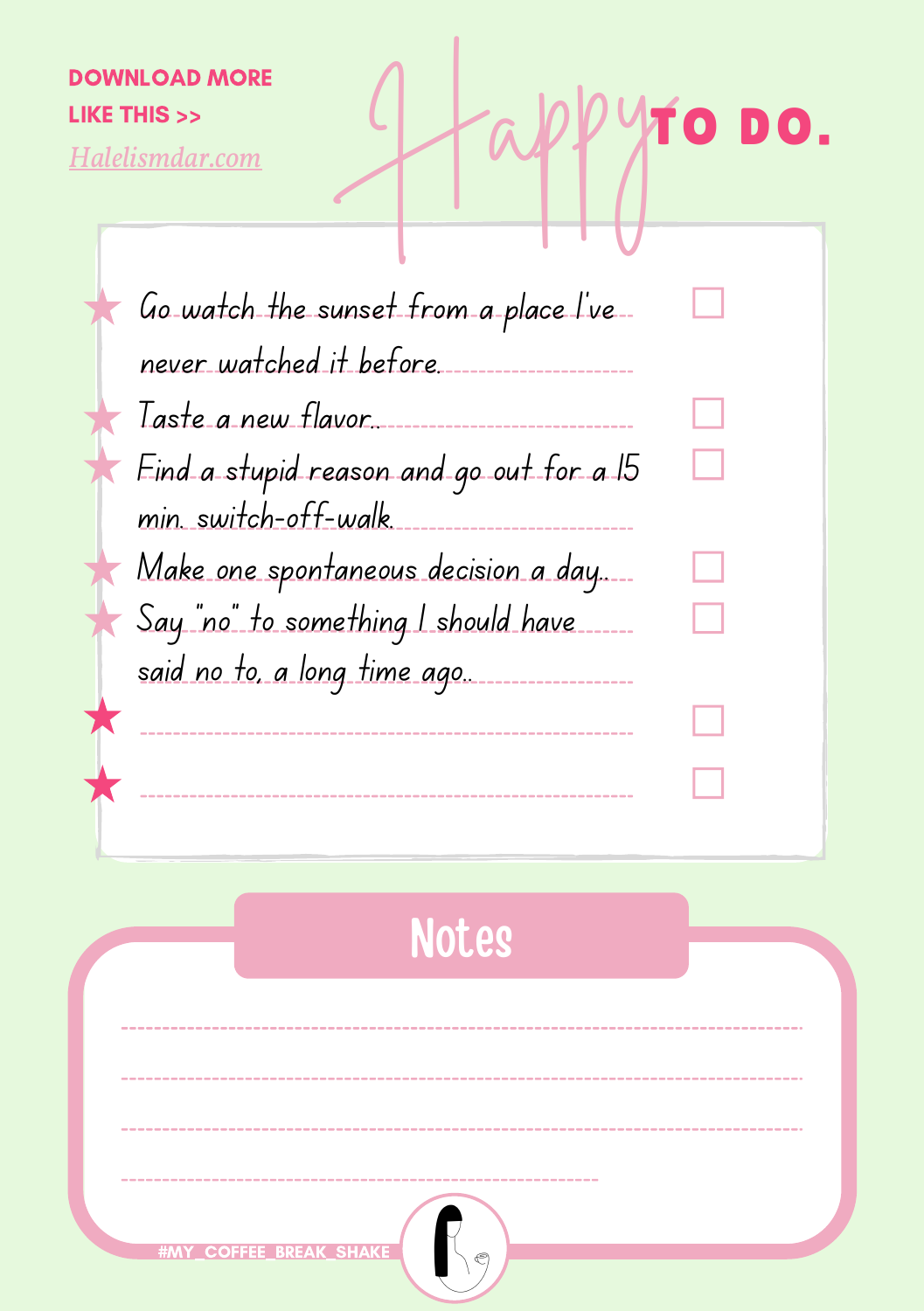DOWNLOAD MORE LIKE THIS >>

*[Halelismdar.com](https://halelismadar.com/pasion-fun-freedom-the-challenge-that-will-change-your-life)*

 $\mathbb{G}$ 

 $\begin{array}{c}\n\mathbf{1} \\
\mathbf{1} \\
\mathbf{1}\n\end{array}$ 

 $\hat{\mathcal{E}}$ 

ᠿ

 $\sqrt[4]{10}$  DO.

## on my coffee break

| <u>Schedule a massage</u><br>Schedule a walk-&-a-coffee date with a good              |  |
|---------------------------------------------------------------------------------------|--|
| friend.<br>Make a list of things I always wanted to do                                |  |
| but never make time for.(*)<br>Choose one, and schedule to do it this                 |  |
| week<br>Shake up my playlist with new music and one                                   |  |
| podcast about something I'm interested in.<br>Send flowers (for no special reason) to |  |
| <u>someone meaningful in my life.</u>                                                 |  |
|                                                                                       |  |
|                                                                                       |  |
| <b>#MY_COFFEE_BREAK_SHAKE</b>                                                         |  |